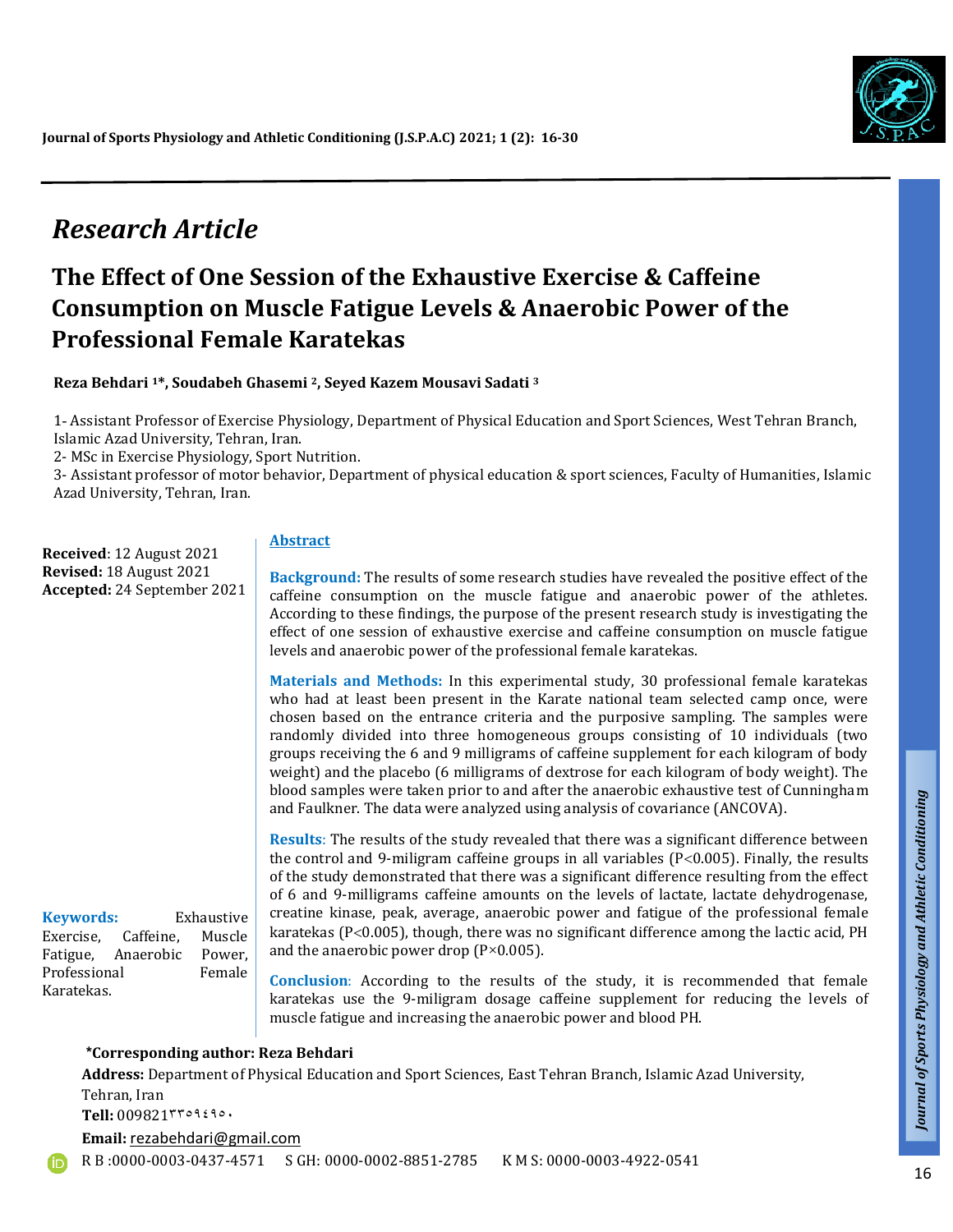## **1. Introduction**

In recent years, the researchers have tried to improve the physical function in various ways. Fatigue is one of the most significant factors in the inability of the person to show better performance, especially in short-term and high intensity periods. Postponing and avoiding the fatigue is possibly one of the most important objectives of the athletes in different fields (1). Adaptation to the severe and exhaustive exercises is intricate and various (2). Reaching the peak of the athletic performance, is the main goal of coaches and athletes. The nutrition is considered a noteworthy factor for attaining this goal. One of the nutritional aspects that is widely regarded in the sports world, is using the nutritional supplements for improving the athletic performance (3). Caffeine is one of the sports supplements which is highly consumed by the endurance, strength, and velocity athletes (3,4). Caffeine is a pseudo-crystal substance, in white color, having a bitter taste, under the title of (1, 3, 7 trimethylxanthine) and with the chemical formula of  $C_8H_{10}N_4O_2$  which is fat soluble and is quickly absorbed by digestive system. It seems that the metabolism and analysis of caffeine in people are influenced by the individual genetic differences. In addition, caffeine is considered a natural stimulant which exists in more than sixty plants, though it is mainly obtained from a plant named "Coffea Arabica" and is chiefly found in tea, coffee, Nescafe, Coca-Cola beverages, and chocolates containing cocoa (5). This substance has been quite popular among the athletes in various sports fields and even in ordinary people for increasing the awareness and concentration power, improving the decision making, as well as the mental and physical functions (6).

As an energizing factor, caffeine would cause the increment of force production of the muscles at the time of the skeletal muscle contraction by affecting the release of Catecholamine and boosting the calcium release from the sarcoplasmic reticulum, and is suggested for improving the performance of the athletes in sports activities (7). Countless research studies have reported the positive effects of caffeine on improving the capability and power required for executing the sports skills (8). The results of some existing researches reveal that consuming the caffeine compounds can reduce the occurrence of metabolic pressure and inflammatory responses by applying the method of avoiding the activity of phosphodiesterase nucleotide cycles enzymes, increasing the cyclic adenosine monophosphate, opposition to adenosine receptors, and cleansing the free foundations and modulation of gene expression (9,10). The results of some studies depicted that consuming 6 milligrams of caffeine for each kilogram of body weight, has no significant effect on the anaerobic function of the participants (11). Additionally, the findings of another study revealed that consuming caffeine (4.5 milligrams per kilogram of bodyweight), would not prevent from the 24 hour displeasing increase in the indexes relating the muscle injuries resulting from the performance of one strength activity session (12).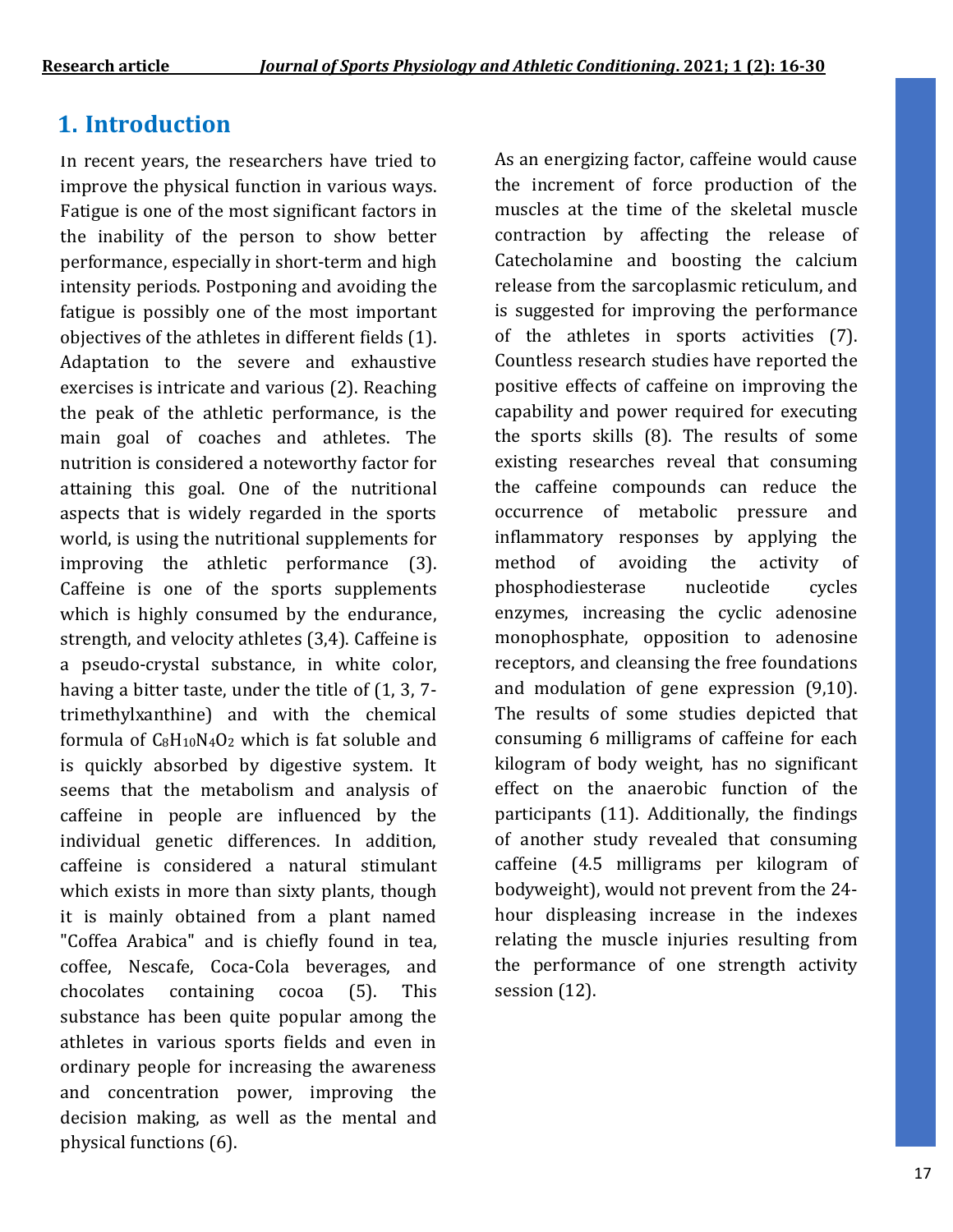In the sports fields such as karate, the metabolic changes in active muscle groups are considered as the factor restricting the maximum athletic activities and the occurrence of fatigue. In strenuous exercises, the density of hydrogen and lactate ions in muscles and blood increases which will lead to the muscle fatigue by the reduction of PH and acidification of the intramuscular environment (13). Thus, it is quite important that the muscles in action postpone the reduction of PH and accumulation of lactate. The decrease of lactate accumulation has so many positive effects on the body cells of the athletes and would cause the delaying of the fatigue (14). Nowadays, any factor capable of reducing the fatigue index or increasing the anaerobic power, is important concerning the ergogenic aspect and could be influential in creating the appropriate background for applying the maximum pressure (15). Caffeine exercises its ergogenic effects by reducing the reaction time, delaying the fatigue, increasing the concentration and awareness, boosting the elicitation of the fatty acids, increasing the calcium release from the sarcoplasmic reticulum, improving the contractility of the skeletal muscle, enhancing the secretion of Catecholamines, raising the power production by boosting the neurotransmission and improving the production of maximum activity of the muscle. On the other hand, to improve the power, endurance and muscle strength, the athletes seek to utilize the supplements that are firstly, authorized and secondly, include less side effects. Therefore, in case the ergogenic effects of caffeine are proved, it could be recommended to these athletes so that they can safely apply it prior to their exercise or competition.

According to this issue, this theory regarding the caffeine consumption having more ergogenic effects on the athletes, is being accepted (16). Based on the contradictory results of the limited studies obtained from the investigation of 6-miligram and less dosages of caffeine, as well as lacking the access to the comprehensive and collected researches, the following question is raised: does one exhaustive exercise and caffeine consumption have the capability required for the reduction of the muscle fatigue and anaerobic power indexes?, or by interacting with the exhaustive exercise, does it have a double effect on the unpleasant levels of muscle fatigue and anaerobic power indexes? Thus, the present research study aims at investigating the effect of one session of the exhaustive exercise and the caffeine consumption (6 and 9 milligrams for per kilogram of body weight) on the muscle fatigue and anaerobic power levels of the profession female karatekas.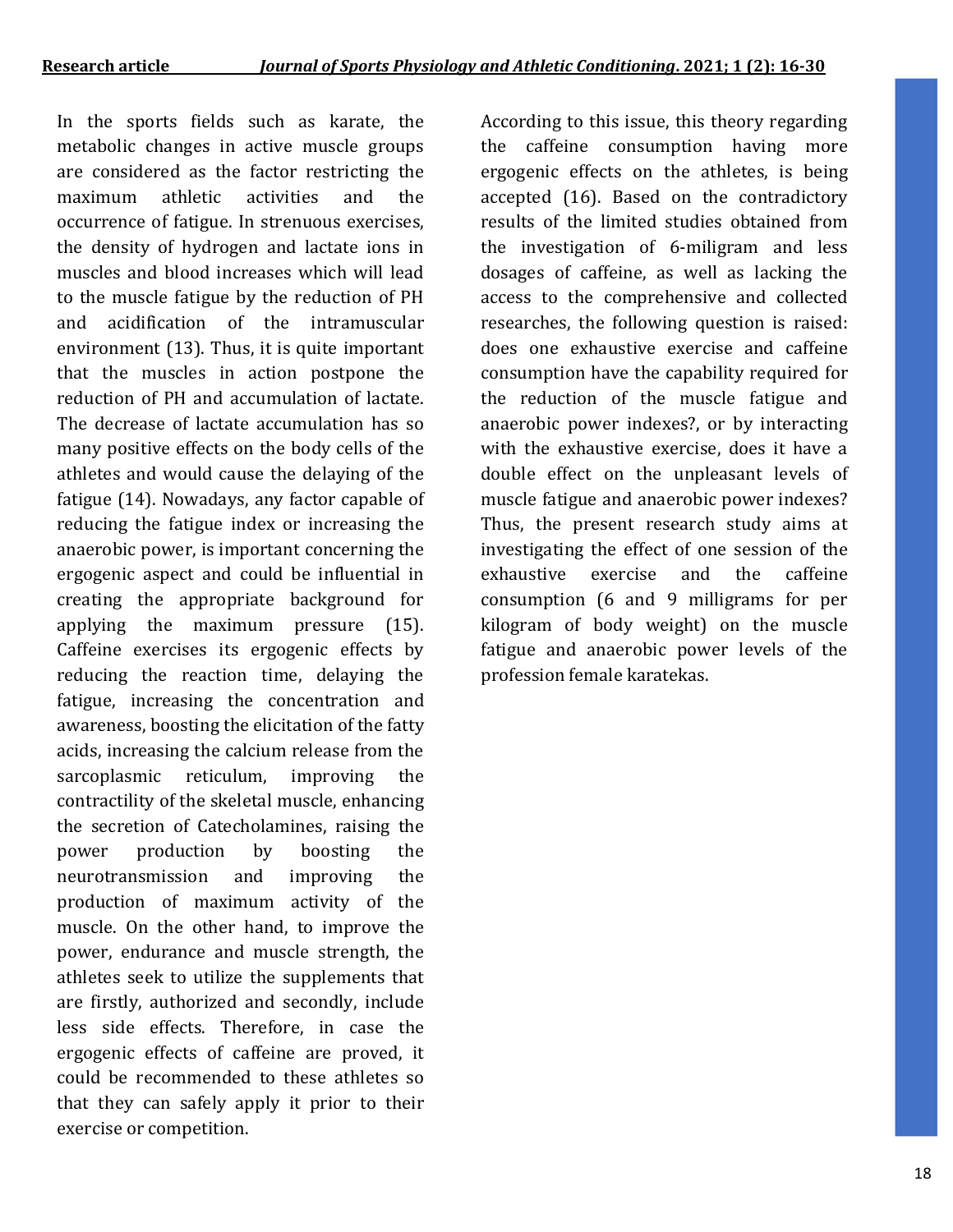## **2. Materials and Methods**

#### **Subjects**

According to the statistical samples, variables and research goals, the present research study is considered of semi-experimental type. From among the statistical society and based on the entrance criteria (such as having no cardiorespiratory disease, non-usage of tobacco, drugs and medicine, no serious musculoskeletal injuries, having no prohibition for performing the exercises and no allergy to caffeine consumption as well as no record of keratin consumption as a daily habit) 30 professional female karatekas were elected as the participants. According to the fatigue index obtained from RAST pretest, the mentioned participants were randomly elected in three homogeneous groups of 10 members (two groups as the receivers of 6 and 9 milligrams caffeine supplements for per kilogram of body weight) and the placebo group (6 milligrams dextrose for per kilogram of body weight). Prior to the commencement of the research, some sessions are considered for familiarization with the research stages, research methods and the duration. Additionally, after the agreement of the individuals and filling the consent letter form for taking part in the research, their anthropometric and physical features such as the age, weight and height were measured and they were requested to refrain from performing severe exercises, and consuming special diet, caffeine and keratin during the execution of the study. The participants are demanded to avoid doing sever physical exercises 24 hours before the test and refrain from eating and drinking caffeine in any form 48 hours before the commencement of the test (the substances containing caffeine were presented to the participants in a list).

Furthermore, the participants were asked to avoid using any kind of supplement for two weeks prior to the test. Additionally, the required coordination was provided regarding the commencement of the supplementation period and performance of the respective protocol (the tests are performed in the follicle phase of the menstruation cycle (day 1-14)) to avoid the possible effects of the menstruation cycle. The protocols were RAST test and Cunningham and Faulkner anaerobic exhaustive test.

#### **RAST Test**

In RAST test, by hearing the "go" command, the participants respectively run a 35-meter distance in the maximum speed. We calculated the weight of each individual before the test. Two referees and two chronometers were at hand. One of the referees recorded the 35-meter duration and the other recorded 10-seconds duration of the recovery. After running the 35-meter distance, each participant rested for 10 seconds and immediately after finishing the 10 seconds, they ran the 35-meter distance afresh in their maximum speed. This phase was repeated for three times. In other words, each participant ran the respective distance round trip for six times. The obtained records were registered in all six turns. The peak of power, minimum power, average power and the fatigue index were calculated based on the instruction of the test.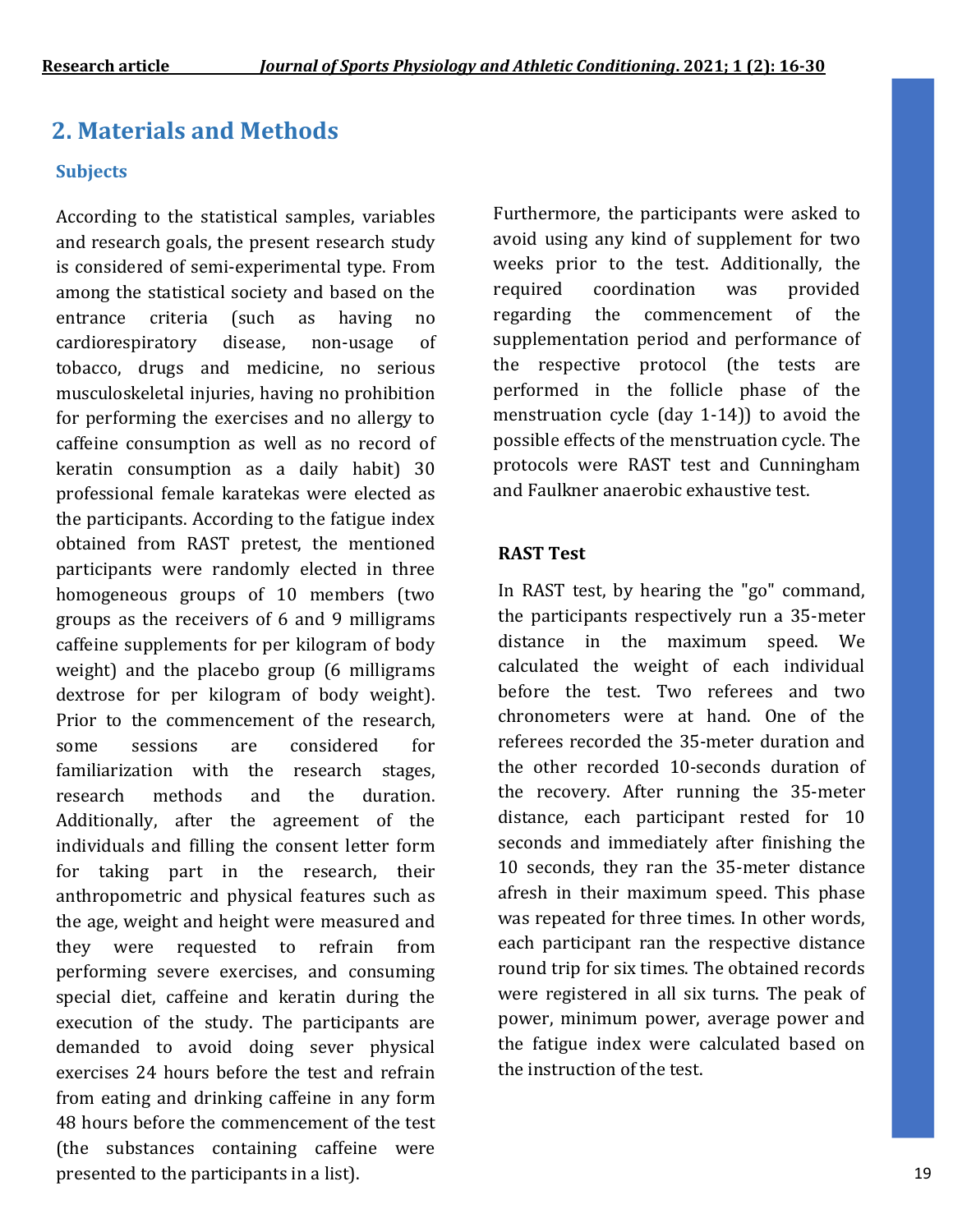#### **Cunningham and Faulkner Anaerobic Exhaustive Test**

Cunningham and Faulkner anaerobic exhaustive test was performed after 45 minutes as follows (17):

1. 10 minutes of warm up exercises including the stretches movements.

2. Setting the treadmill incline to 20 degree.

3. Speed of 12.9 kilometers per hour.

4. performing the exercise until reaching the exhaustion (when the individual is not able to continue anymore).

5. Registering the time period of the activity.

#### **Blood Sampling**

The blood samples were prepared in two phases (the first phase was performed before consuming the supplement and placebo; and the second phase was performed 5 minutes after the execution of anaerobic exhaustive test of Cunningham and Faulkner). Before the consumption of the supplement and placebo, the samples were asked to go fasting for 8 to 10 hours. 50 minutes prior to receiving the capsule, the 9 CC blood sample were taken from the brachial vein for investigating the serum levels of lactate, lactic acid, PH, creatine kinase, and lactate dehydrogenase, and the obtained amounts were registered as the pretest. After ten minutes of doing the stretch and warm up exercises, the participants performed the protocol of the exhaustive exercise. Immediately after completing the protocol of the exhaustive exercise, the blood sampling was performed for the second time to examine the changes, and the gained amounts were registered as the posttest.

For being centrifuged regarding the obtainment of serum and plasma, the blood samples were promptly poured into the test tubes and after being coded, they were immediately transferred to the laboratory and were preserved in special refrigerators at -70 Degrees Celsius up to the performance of the blood analysis. Eventually, the obtained blood samples were analyzed by means of specific kits to measure the levels of lactate, lactic acid, PH, creatine kinase, and lactate dehydrogenase. Similar to the pretest, the levels of lactate, lactic acid, PH, creatine kinase, and lactate dehydrogenase were assessed for the second time immediately after performing the exercise protocol of all three groups in the posttest as well. The mentioned variables in the blood serum were analyzed at the laboratory.

#### **Double-Blind Method**

Based on a table, each participant was informed about the days on which they should consume the caffeine or placebo, prior to the test. The consumption order of the caffeine or placebo were randomly determined in this table. The researcher and the participants were not aware of the table's contents up to the completion of the measurements. On the test day and 45 minutes after taking the caffeine and placebo, the participants performed the warm up exercises for 10 minutes. Then, anaerobic exhaustive test of Cunningham and Faulkner was taken. In addition, after 48 hours, RAST test was taken from the participants based on the protocol.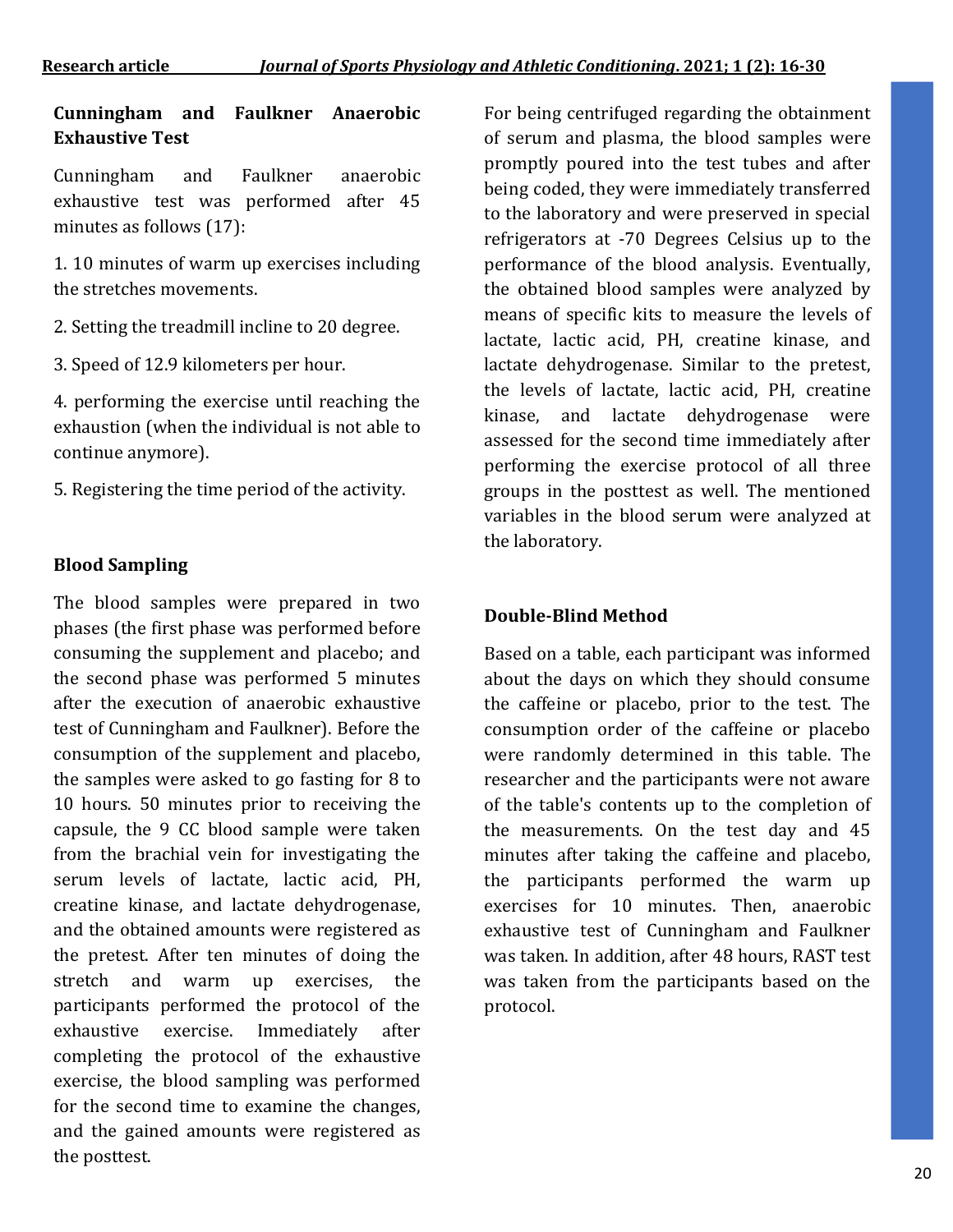#### **Statistical analysis**

For describing the statistical data of the research, the average, median, mode, minimum and maximum standard deviations were utilized. In the following, for determining the natural distribution of research data, the Shapiro–Wilk test was used. After confirming the assumption regarding the natural distribution of research data for all variables in pretest and posttest phases in different groups ( $p \geq 0.05$ ), the Levene's test and the analysis of covariance were utilized for testing the research hypothesis. All statistical analysis was performed by means of SPSS23 software and at the significance level of  $p<0.05$ .

## **3. Results**

The results of the study demonstrated that the distribution of the pretest and posttest data were normal in the groups  $(P>0.5)$ , and the variance of the pretest and posttest data of the groups were equal. Additionally, the homogenous assumption of the regression slop was observed as well. According to the observation of the covariance test hypothesis, this test was used for investigating the grades' difference of the groups' posttest.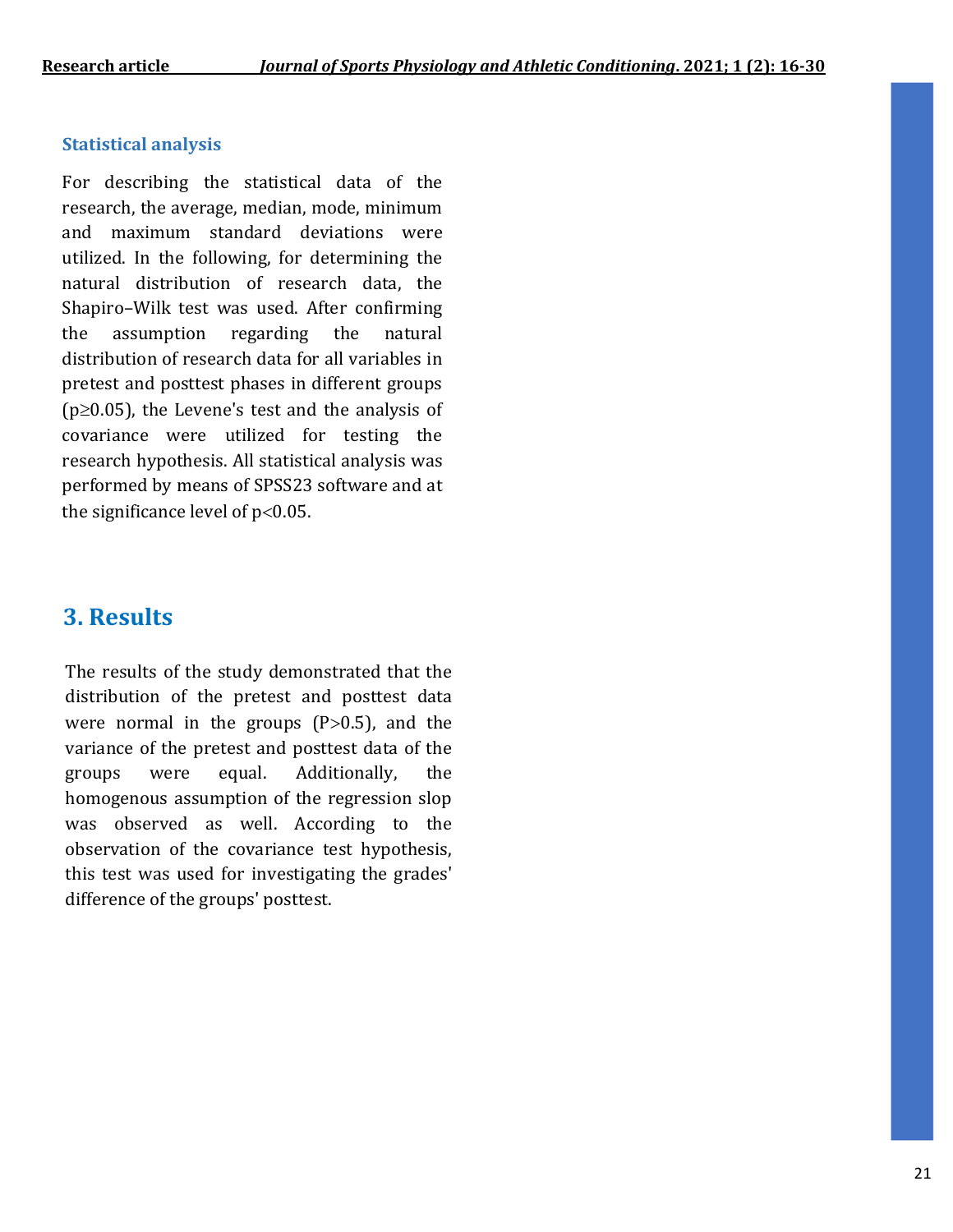**Table 1: The Test for Effectiveness of One Phase of the Exhaustive Exercise and Consumption of 6 & 9 Milligrams of Caffeine Supplements in the Levels of Lactate, Lactate Dehydrogenase, Lactic Acid, PH, Creatine Kinase in Professional Female Karatekas**

| <b>Variable</b>          | <b>Source</b> | <b>Total</b><br><b>Type III</b><br><b>Squares</b> | <b>Degrees</b><br>of<br>Freedom | <b>Square</b><br>Root of<br>the<br>Average | $\mathbf{F}$ | <b>Significance</b><br>Level | Coefficient<br>of Eta<br><b>Partial</b><br><b>Square</b><br><b>Roots</b> |
|--------------------------|---------------|---------------------------------------------------|---------------------------------|--------------------------------------------|--------------|------------------------------|--------------------------------------------------------------------------|
| Lactate                  | 6 Mg          | 869.741                                           | $\mathbf{1}$                    | 869.741                                    | 30.919       | 0.001                        | 0.645                                                                    |
|                          | 9 Mg          | 4064.623                                          | 1                               | 4064.623                                   | 160.985      | 0.001                        | 0.904                                                                    |
|                          | 6 & 9 Mg      | 1195.046                                          | 1                               | 1195.046                                   | 115.711      | 0.001                        | 0.872                                                                    |
| Lactate<br>Dehydrogenase | 6 Mg          | 18.063                                            | 1                               | 18.063                                     | 2.477        | 0.134                        | 0.127                                                                    |
|                          | 9 Mg          | 347.750                                           | 1                               | 347.750                                    | 63.681       | 0.001                        | 0.789                                                                    |
|                          | 6 & 9 Mg      | 209.077                                           | 1                               | 209.077                                    | 44.713       | 0.001                        | 0.725                                                                    |
| <b>Lactic Acid</b>       | 6 Mg          | 11.254                                            | 1                               | 11.254                                     | 51.605       | 0.001                        | 0.752                                                                    |
|                          | 9 Mg          | 15.501                                            | 1                               | 15.501                                     | 82.898       | 0.001                        | 0.830                                                                    |
|                          | 6 & 9 Mg      | 0.135                                             | 1                               | 0.135                                      | 0.827        | 0.376                        | 0.046                                                                    |
| PH                       | 6 Mg          | 0.001                                             | 1                               | 0.001                                      | 0.160        | 0.694                        | 0.009                                                                    |
|                          | 9 Mg          | 0.008                                             | $\mathbf{1}$                    | 0.008                                      | 8.149        | 0.011                        | 0.324                                                                    |
|                          | $6 & 9$ Mg    | 0.005                                             | 1                               | 0.005                                      | 4.218        | 0.056                        | 0.199                                                                    |
| <b>Creatine Kinase</b>   | 6 Mg          | 1700.125                                          | 1                               | 1700.125                                   | 78.470       | 0.001                        | 0.822                                                                    |
|                          | 9 Mg          | 3448.879                                          | 1                               | 3448.879                                   | 235.759      | 0.001                        | 0.933                                                                    |
|                          | 6 & 9 Mg      | 306.816                                           | 1                               | 306.816                                    | 28.264       | 0.001                        | 0.624                                                                    |

**Table 2: The Test for Effectiveness of One Phase of the Exhaustive Exercise and Consumption of 6 & 9 Milligrams of Caffeine Supplements in Levels of Peak, Average, Minimum Power & Fatigue Index of Professional Female Karatekas**

| <b>Variable</b>           | <b>Source</b> | <b>Total</b><br><b>Type III</b><br><b>Squares</b> | <b>Degrees</b><br>of<br>Freedom | <b>Square</b><br>Root of the<br>Average | $\mathbf{F}$ | <b>Significance</b><br>Level | Coefficient<br>of Eta<br><b>Partial</b><br><b>Square</b><br><b>Roots</b> |
|---------------------------|---------------|---------------------------------------------------|---------------------------------|-----------------------------------------|--------------|------------------------------|--------------------------------------------------------------------------|
|                           | 6 Mg          | 10842.372                                         | 1                               | 10842.372                               | 23.627       | 0.001                        | 0.582                                                                    |
| Peak of                   | 9 Mg          | 42850.295                                         | 1                               | 42850.295                               | 77.632       | 0.001                        | 0.820                                                                    |
| Anaerobic<br><b>Power</b> | $6 & 9$ Mg    | 10337.434                                         | 1                               | 10337.434                               | 27.262       | 0.001                        | 0.616                                                                    |
|                           | 6 Mg          | 4672.996                                          | 1                               | 4672.996                                | 37.637       | 0.001                        | 0.689                                                                    |
| <b>Average of</b>         | 9 Mg          | 9034.795                                          | 1                               | 9034.795                                | 79.599       | 0.001                        | 0.824                                                                    |
| Anaerobic<br><b>Power</b> | $6 & 9$ Mg    | 570.094                                           | 1                               | 570.094                                 | 9.240        | 0.007                        | 0.352                                                                    |
|                           |               |                                                   |                                 |                                         |              |                              |                                                                          |
| <b>Minimum</b>            | 6 Mg          | 3308.699                                          | 1                               | 3308.699                                | 17.179       | 0.001                        | 0.503                                                                    |
| <b>Power</b>              | 9 Mg          | 6687.533                                          | 1                               | 6687.533                                | 26.834       | 0.001                        | 0.612                                                                    |
|                           | 6 & 9 Mg      | 470.426                                           | 1                               | 470.426                                 | 26.834       | 0.158                        | 0.114                                                                    |
|                           | 6 Mg          | 0.013                                             | 1                               | 0.013                                   | 3.720        | 0.071                        | 0.180                                                                    |
| <b>Fatigue</b>            | 9 Mg          | 0.060                                             | 1                               | 0.060                                   | 13.497       | 0.002                        | 0.443                                                                    |
| <b>Index</b>              | 6 & 9 Mg      | 0.015                                             |                                 | 0.015                                   | 10.478       | 0.005                        | 0.381                                                                    |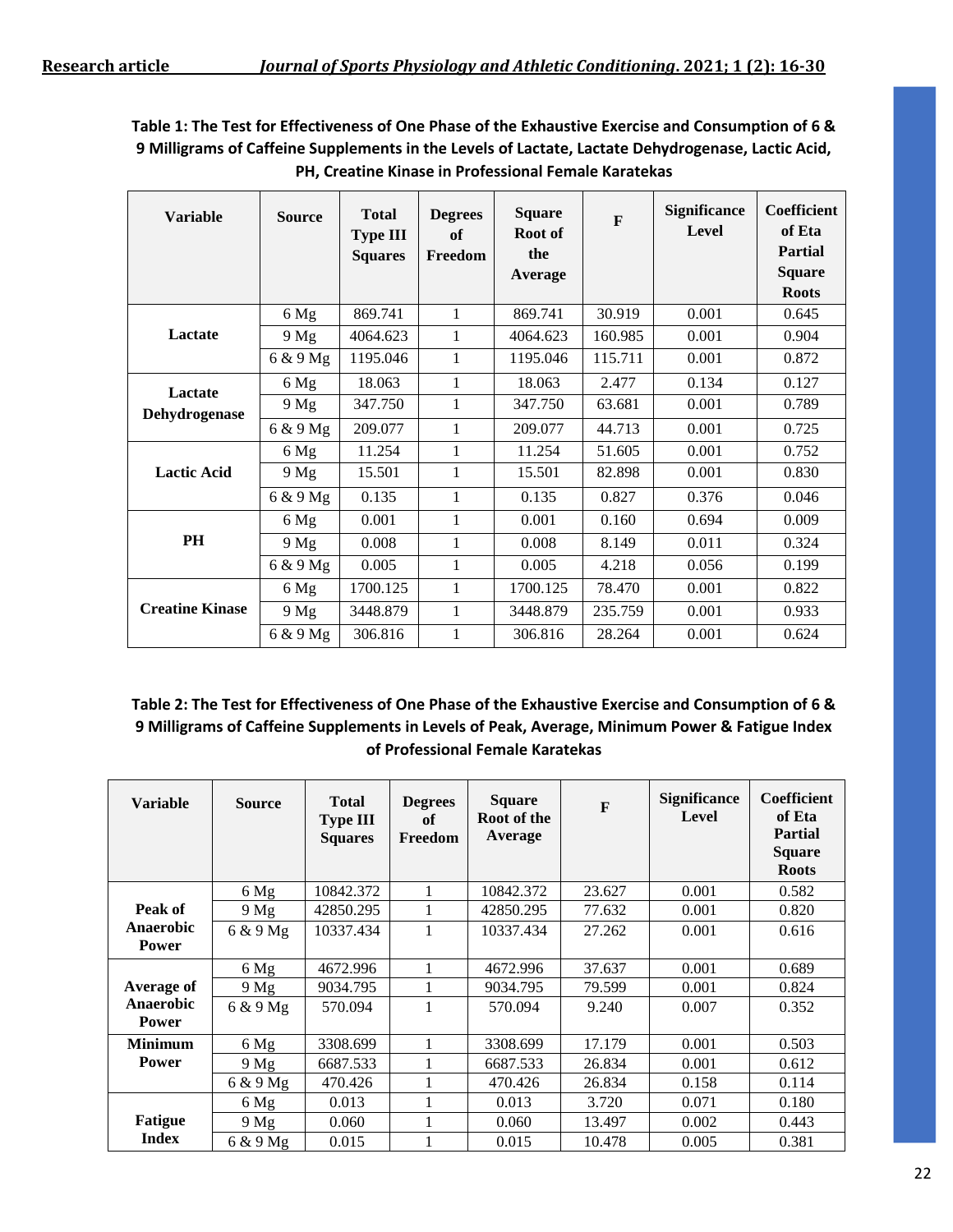According to the results, there was a significant different among the control groups and 6 milligram caffeine groups regarding the levels of lactate, lactic acid, creatine kinase, peak of power, average of power and minimum power of the professional female karatekas  $(P<0.005)$ . This matter reveals that after excluding the effect of the pretest, one exhaustive exercise phase and consumption of 6 milligrams caffeine supplement, has had a significant effect on the levels of lactate, lactic acid, creatine kinase of athletes were presented in Table 1 and peak, average and minimum power of the professional female karatekas were presented in Table 2. though, there was no significant difference among the research groups concerning the levels of lactate dehydrogenase, PH and fatigue index of the professional female karatekas  $(P>0.005)$ . In addition, there was revealed a significant difference among the control groups and 9 milligrams caffeine groups concerning all variables in the professional female karatekas  $(P<0.005)$ . One phase of the exhaustive exercise and consumption of 9 milligrams of caffeine supplement, has had a significant effect on the levels of lactate, lactate dehydrogenase, lactic acid, PH, creatine kinase, peak, average and minimum of the anaerobic power and fatigue of the professional female karatekas.

Finally, the results showed that there was a significant difference between the effects of 6 and 9 milligrams of caffeine on the grade of lactate, lactate dehydrogenase, creatine kinase, peak, average, anaerobic power and fatigue of the professional female karatekas  $(P<0.005)$ , though there was no significant difference between the effects of 6 and 9 milligrams on lactic acid, PH and minimum power  $(P>0.005)$ . Coefficient of Eta partial square roots depict that in lactate index, 0.872 percent, lactate dehydrogenase 0.725 percent, creatine kinase 0.625 percent, peak of anaerobic power 61.6 percent, average of anaerobic power 35.2 percent and the fatigue index 38.1 percent of the variance of the dependent variable (posttest) are clarified by the independent variable. According to this issue, one phase of exhaustive exercise and consumption of 9 milligrams of caffeine consumption, is more effective on the levels of lactate, lactate dehydrogenase, creatine kinase, peak, average, anaerobic power and fatigue of the professional female karatekas, compared to the consumption of 6 milligrams caffeine.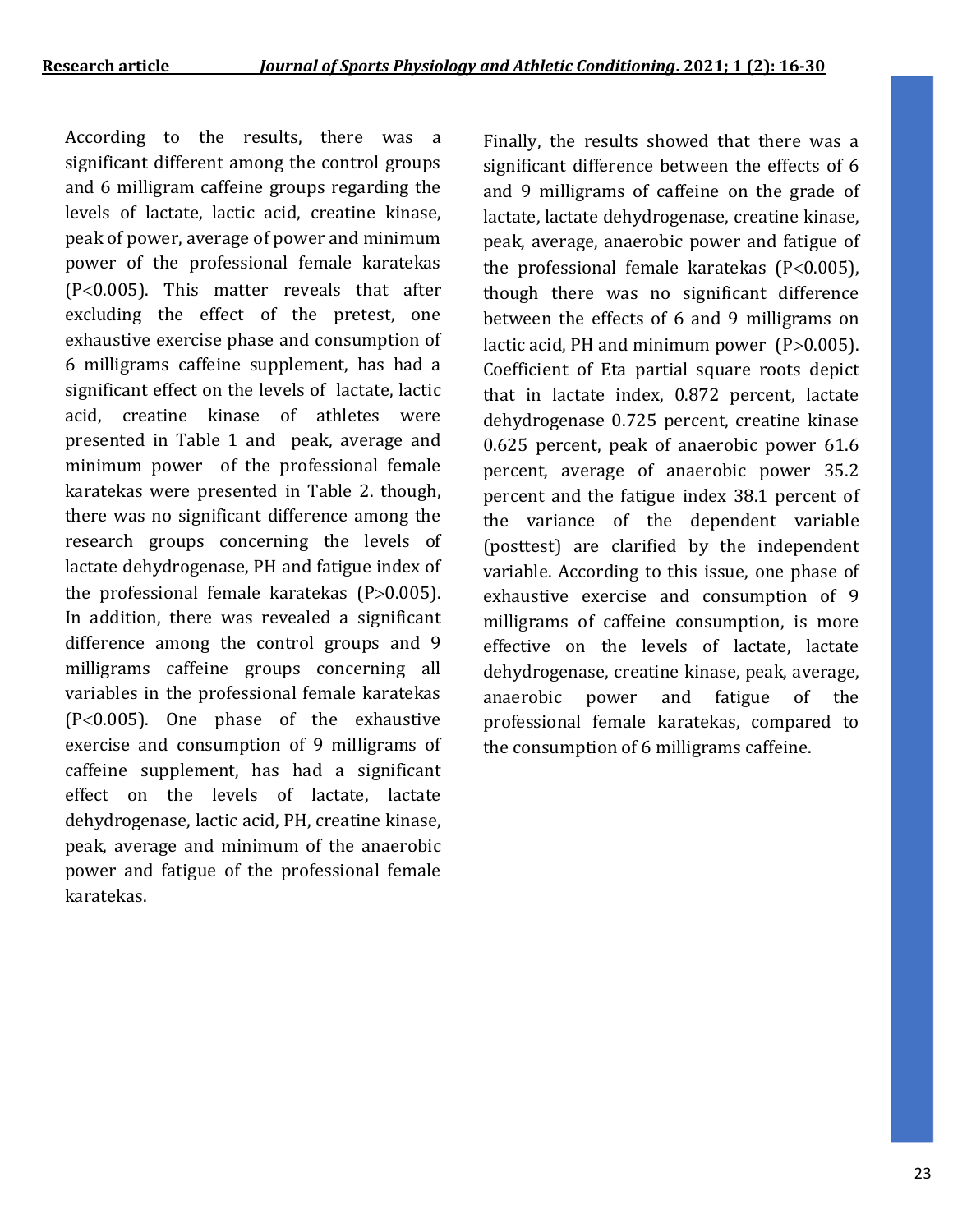# **4. Discussion**

The purpose of this study was to investigate the effect of one session of the exhaustive exercise and caffeine consumption on the lactate, fatigue index and anaerobic power of the professional female karatekas. It has been revealed that caffeine supplement improves various aspects of the athletic performance and is utilized as a highly consumed ergogenic supplement in lots of the sports fields.

The analysis of the obtained results demonstrated that the caffeine consumption has a significant effect on the power peak, average of the anaerobic power and the fatigue. These findings are in line with the results of the research studies conducted by Bell (2001), Nazem & Collogues (2009), Vermeziar & Collogues (2013), Arazi & Dehlavinejad (2016), Doherty & Collogues (1998), Ranjbar & Collogues (2009), and Wiles & Collogues (2006), though they are not in line with the results of the studies conducted by Ranjbar & Collogues (2009), J. Hoffman & Collogues (2007), Lorino & Collogues (2006). In a research study conducted by Bell (2001), he reported that the caffeine consumption in super bicycle test (125 % peak of the anaerobic power), would increase the time to reach the exhaustion (18). Furthermore, in a study conducted by Doherty & Collogues (1998), they revealed that caffeine consumption in amount of 5 milligrams, would improve the performance in severe short-term running exercises, equivalent to 125% of the peak of the anaerobic power (19). Nazem & Collogues (2009), pointed to the issue that caffeine consumption in male football players, could increase the peak of the aerobic power.

This similarity may be due to the nature of some football exercises which are in a way alike the exhaustive exercises (20). Arazi & Dehlavinejad (2016), revealed that continuous supplementation of caffeine in female handball players would have a significant effect (on the maximum, minimum and average) (21). In addition, Vermeziar & Collogues (2013), investigated the effect of caffeine supplement consumption on the fatigue index and pressure in male aerobic and anaerobic athletes. The participants were initially examined by RAST test. Afterwards, they were given 4 milligrams of caffeine for per kilogram of body weight. The results depicted the effectiveness of caffeine in the amount of the aerobic power of the research participants (22). Additionally, the results of the study conducted by Mounex & Colleagues (2017), under the title of "Comparing the Effects of Severe Interval Exercises & Performance of the Athletes in the Field of Taekwondo" revealed that 11 sessions of performing severe interval exercises notably improved the anaerobic power of the university athletes in the field of Taekwondo (23). Thus, by comparing the research studies, it is observed that in most cases the effect of caffeine consumption during the performance of the exhaustive and severe exercises with their dominant energy source as ATP/PCr, are referred to. The recommended mechanisms for explaining the effects of caffeine on the increase of the minimum power and average by stimulating the central nervous system, can cause the accumulation of the circular AMP by the inhibition of phosphodiesterase and blocking the competitive adenosine receptors.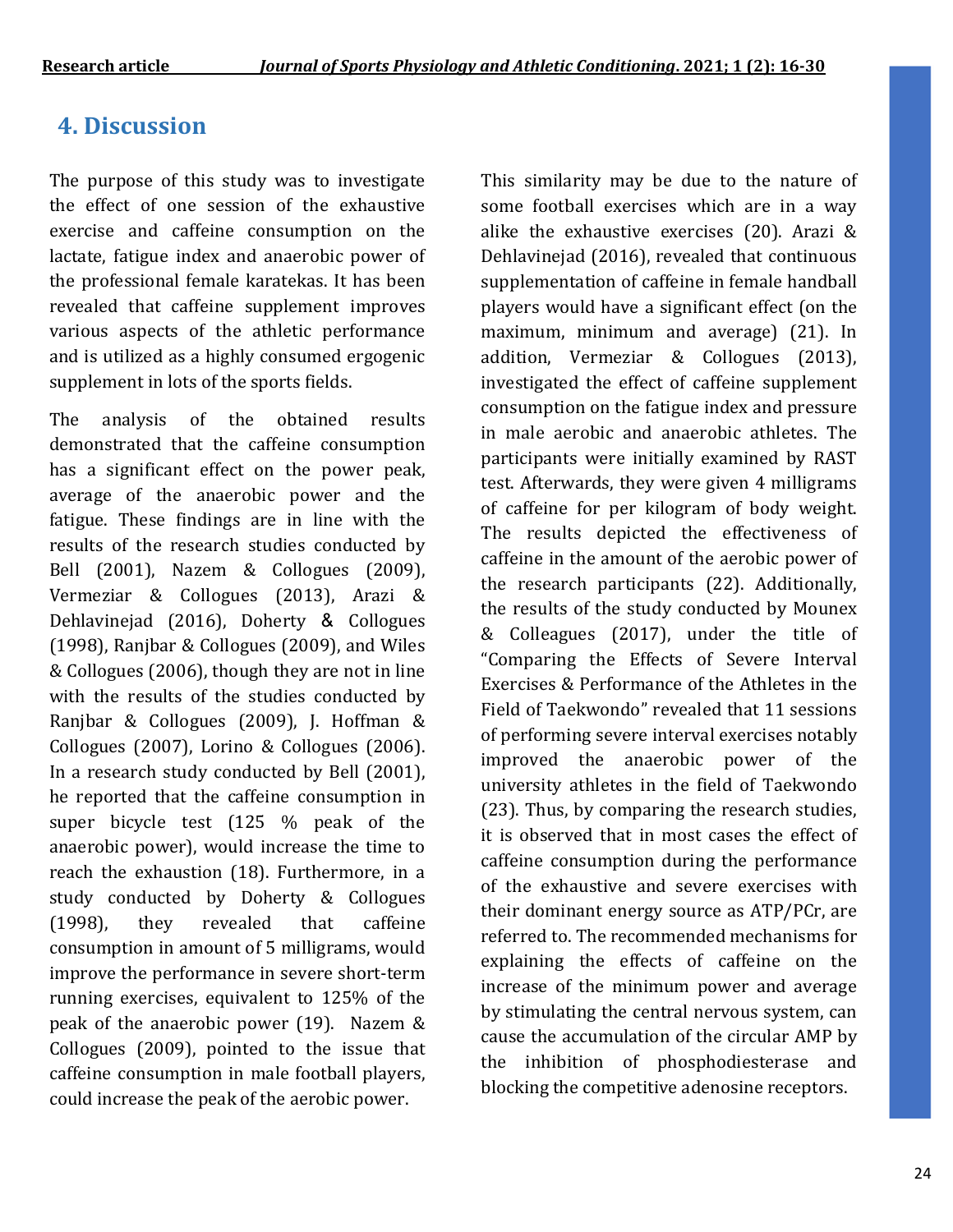There is the possibility that caffeine affects the stimulations reaching the central nervous system from the environment, such as reducing the awareness of the emotions relating the muscle fatigue. Another possible justification for improving the minimum and average of the power may be due to the increase of Na-KATPase activity in the muscle tissue. Ranjbar & Colleagues (2009), revealed that caffeine consumption has no significant effect on the peak of the anaerobic power (24). In addition, J. Hoffman & Colleagues (2007), demonstrated that the coffee enriched with caffeine compared to the coffee lacking caffeine, had no effect on the peak of power and total activity in 30-second Wingate test (25). Furthermore, in a research study conducted by Lorino & Colleagues (2006), they concluded that consuming 6 milligrams of caffeine in young people having some exercises, had no significant effect on the power output when measured by the Wingate test (26). Maybe the reason for these conflicts are the sample of testing, the amount of physical readiness or utilizing the caffeine dosage less than 9 milligrams, though in the present research study, consuming the dosage of 9 milligrams have had more effect on the power peak of the professional female karatekas. Similar to the peak of the anaerobic power and average of the anaerobic power of professional female karatekas in one session of exhaustive exercise, the minimum of the anaerobic power was improved by the influence of caffeine. This matter reveals that caffeine supplementation could be applied for improving the performance of the athletes, specifically in severe exercises.

The analysis of the results of this study shows that caffeine consumption has significant effect on the levels of lactate, lactate dehydrogenase, and creatine kinase. Caffeine is known as an ergogenic assistant factor in the athletes. Caffeine affects the nervous, metabolic, hormonal, muscular and cardiovascular systems, and the levels of epinephrine and norepinephrine are increased after the consumption of caffeine which will result in the acceleration of the aerobic and anaerobic metabolism. Furthermore, ATP can be produced in the form of glycogen from the carbohydrates stored in the muscle at high speed, though this procedure would cause the production of lactic acid which its accumulation will lead to the muscle fatigue (7,8). It is possible that partial increase in the amount of the blood lactate resulting from the caffeine consumption, is due to the raising of catecholamines release. The ATP produced by lactic system could provide the severity of the exercise for 1-3 minutes. In severe exercise the density of hydrogen and lactate ions are increased in the muscles and the blood and the reduction of PH and acidization of the intermuscular environment, will lead to the muscle fatigue. Therefore, it is quite important that the working muscles postpone the decrease of PH and accumulation of lactate (27). High levels of lactic acid, increase the acidity of blood and tissues which will lead to fatigue and reduction of ATP production.

The results of this study are in line with findings of the research studies conducted by Ranjbar & Colleagues (2009), Hournie & Colleagues (2007), and Azizi Masouleh & Colleagues (2015), though, they are not in line with the results obtained from studies conducted Wimerkati & Colleagues (2008) and Jafari (2012).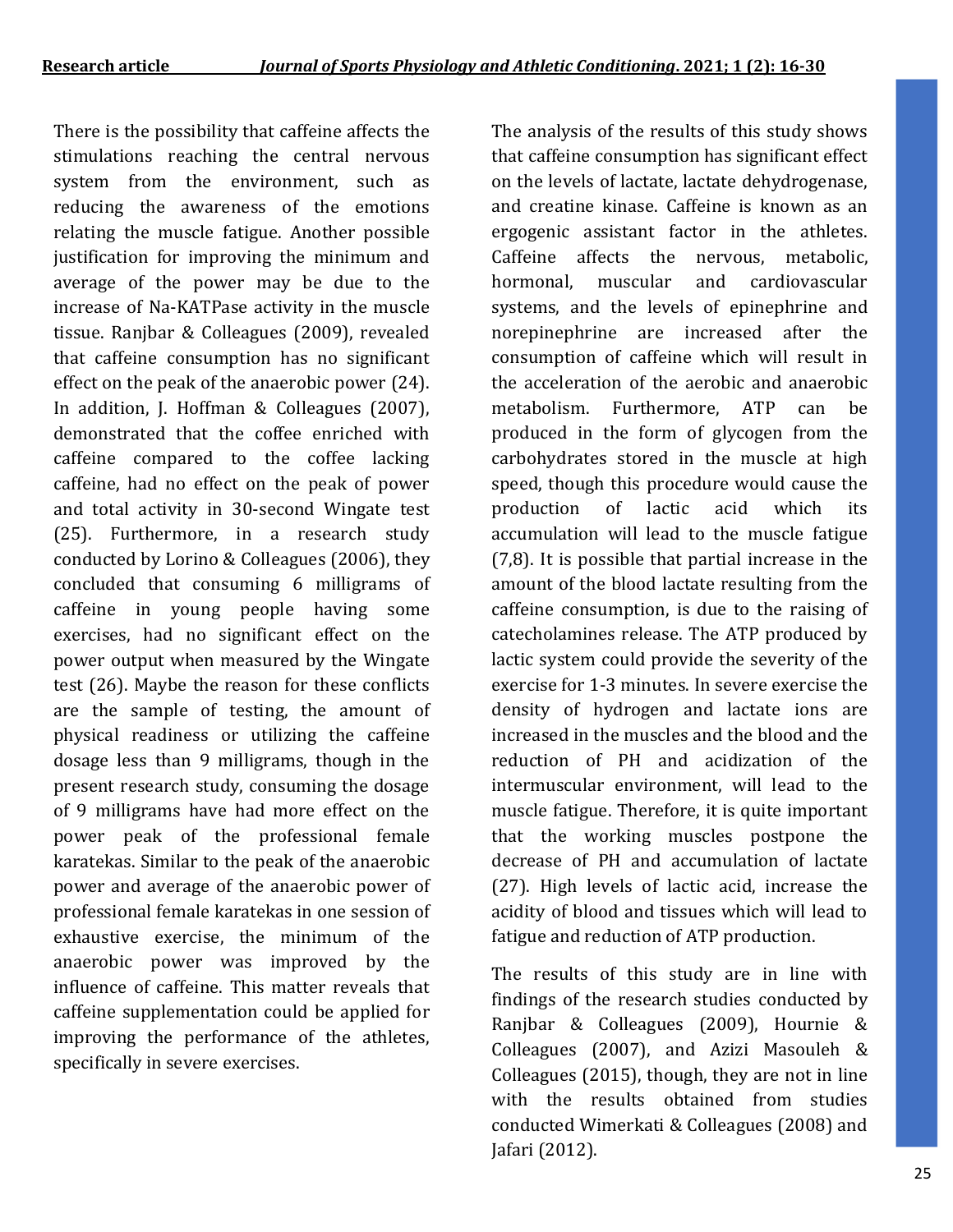Ranjbar & Colleagues (2009), investigated the effect of caffeine consumption on the fatigue index of blood in 24 male athlete students who had volunteered for performing the RAST test. The findings revealed that caffeine consumption has a positive effect on the fatigue index and caused the reduction of the fatigue index in the samples (24).

Hournie & colleagues (2007) investigated the effect of caffeine (3 milligrams per kilogram) on 12 male and professional lawn tennis players and reported that the caffeine consumption increased the serve speed in the last competition set compared to the placebo group. In addition, they claimed that the caffeine consumption reduced the effects caused by fatigue during the competition (28).

Azizi Masouleh & Colleagues (2015) revealed that there was no significant difference in various levels of caffeine supplement consumption among the amounts of lactic acid accumulation and accordingly, the reduction of PH levels at the 10<sup>th</sup> minutes of returning to the initial phase. Though, there was a significant difference between the accumulation of lactic acid in the 1st minute of returning to the initial phase in various levels of caffeine consumption (29). Machado & Colleagues (2010) 3, investigated the effects of acute caffeine consumption (4 milligrams for per kilogram of body weight) in 15 male and elite football players by performing one session of circular strength exercises (three shifts with 10 maximum repetitions). The researchers mentioned that the acute caffeine consumption could not prevent the significant increase in creatine kinase and lactate dehydrogenase enzymes (30).

In addition, by investigating two different amounts of caffeine (4.5 and 5.5 milligrams per body weight), Wimerkati & Colleagues (2008) declared that the acute caffeine consumption in different amounts, was not capable of adjusting the unpleasant indexes of cell damage after performing 60 minutes of aerobic exercise, with intensity of 65% of maximum oxygen consumption (31). The results of these researches concerning the incapability of caffeine in reducing the biochemical indexes immediately after the activity, occurred while the ranges of changes in all indexes relating the muscle damage of the subject of the present study were significantly more than the placebo group. On the other hand, the findings of the research study conducted by Jafari (2012) are in contrast with the results of the present study, revealing that the long-term consumption of caffeine would cause the significant reduction of the muscle damage (Creatine Kinase). They declared that caffeine consumption shall lead to the significant reduction of the total serum creatine kinase 24 hours after the exercise (32). Additionally, the evidence of a research demonstrated that caffeine consumption would cause the increase of calcium ion, that would possibly lead to the enhancement of the anaerobic power. Though, the existing scientific evidence does not depict a clear mechanism regarding the manner which caffeine affect the release of calcium. Furthermore, it is recommended that the prescription of caffeine dosages is performed based on the tolerance level of the individual and the nature of the athletic field (9).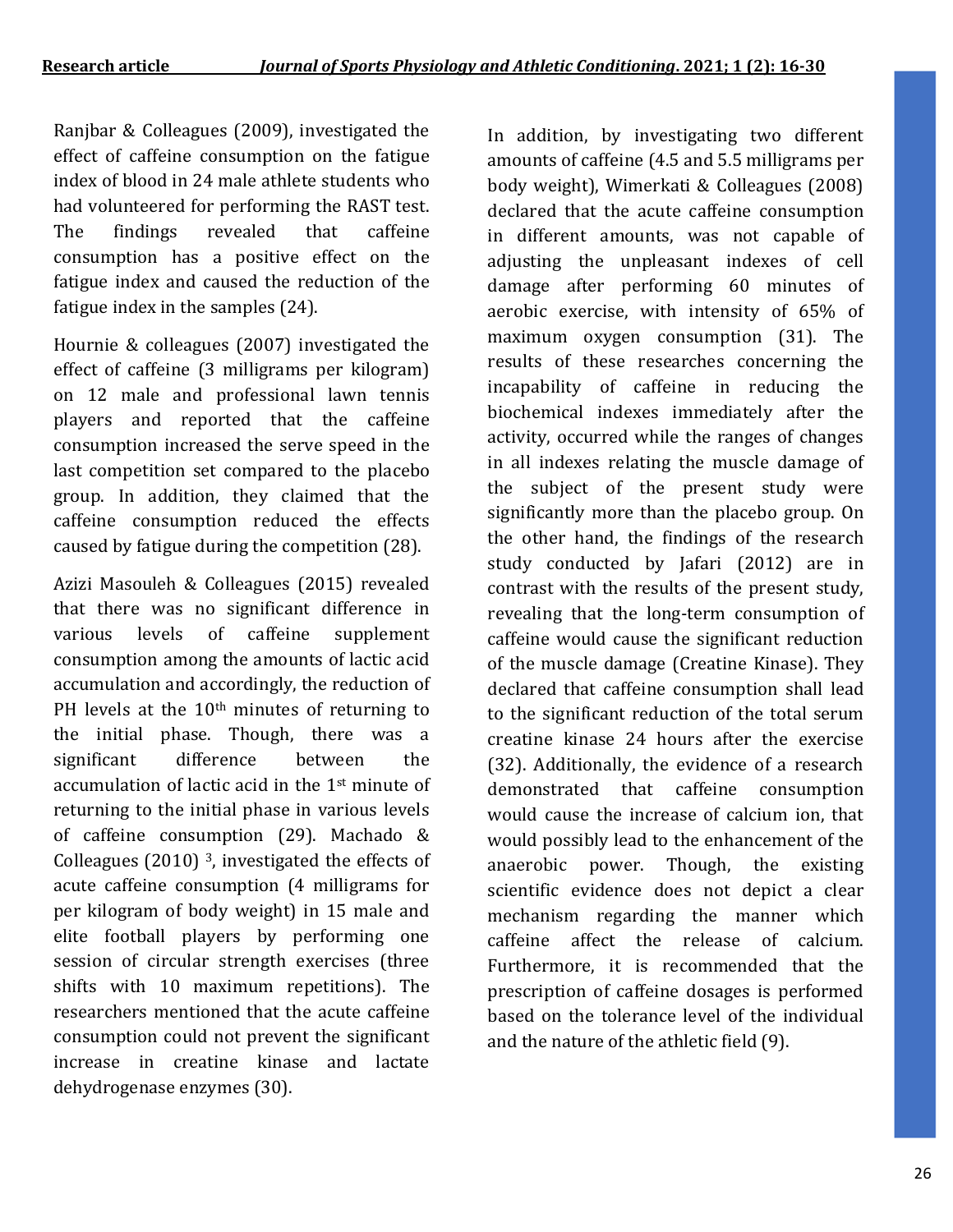The existing contrasts in the present study and **5. Conclusion**  the results of the mentioned research project may be due to the difference in the method of supplementation (type of supplement, agreement for supplement consumption, amount and time of consumption), and athletic agreement (intensity, duration and type of activity).

The findings of the current research studies revealed that the adjusting effects of the caffeine on the symptoms and delayed indexes of muscle contusion, may be dependent upon the influence of caffeine consumption amounts. For instance, Chawz & Colleagues (2010), examined the effects of various amounts of caffeine (10, 20, and 50 Micromole in liter) and reported that only the plasma levels of 50 micromole per liter of caffeine (approximately equaling to the consumption of more than 6 milligrams of caffeine for per kilogram of body weight) could prevent from the increase of the tumor necrosis factor alpha in the central monocytes of blood (33). Basini & the Colleagues (2007) mentioned that the acute consumption of caffeine (5 milligrams for per kilogram of body weight) following the performance of 45 minutes of the simulated football game, would not be capable of decreasing the unpleasant effects of the physical activity on the muscle damages indexes (such as creatine kinase, lactate dehydrogenase and Leukocytosis) of the male football players (34). The review articles demonstrated the improvement of performance in consumption dosages ranging from 6 to 9 milligrams. At the present time, it has been identified that by direct effect on central nervous system, other than improving the awareness, caffeine is capable of decreasing the reaction time as well as the reduction of the perceived pressure (3).

Therefore, it is concluded that caffeine consumption in various dosages together with performing the exhaustive exercises, would have a significant effect on decreasing the muscle fatigue of the athletes. In brief, the results revealed that there was a significant difference among the control groups and 9 milligrams caffeine group regarding all of the variables. In addition, there is a significant difference among the 6 and 9 milligrams of caffeine concerning the levels of lactate, lactate dehydrogenase, creatine kinase, peak, average, anaerobic power and fatigue, though, there was no significant difference regarding the lactic acid, PH and minimum of the anaerobic power. In general, according to the results of the present research study, it is recommended that female karatekas use the caffeine supplement in 9 milligrams dosages, one hour prior to the athletic activity for improving their performance as well as decreasing the levels of lactate, lactic acid, lactate dehydrogenase, creatine kinase and muscle fatigue, and increasing the anaerobic power and blood PH.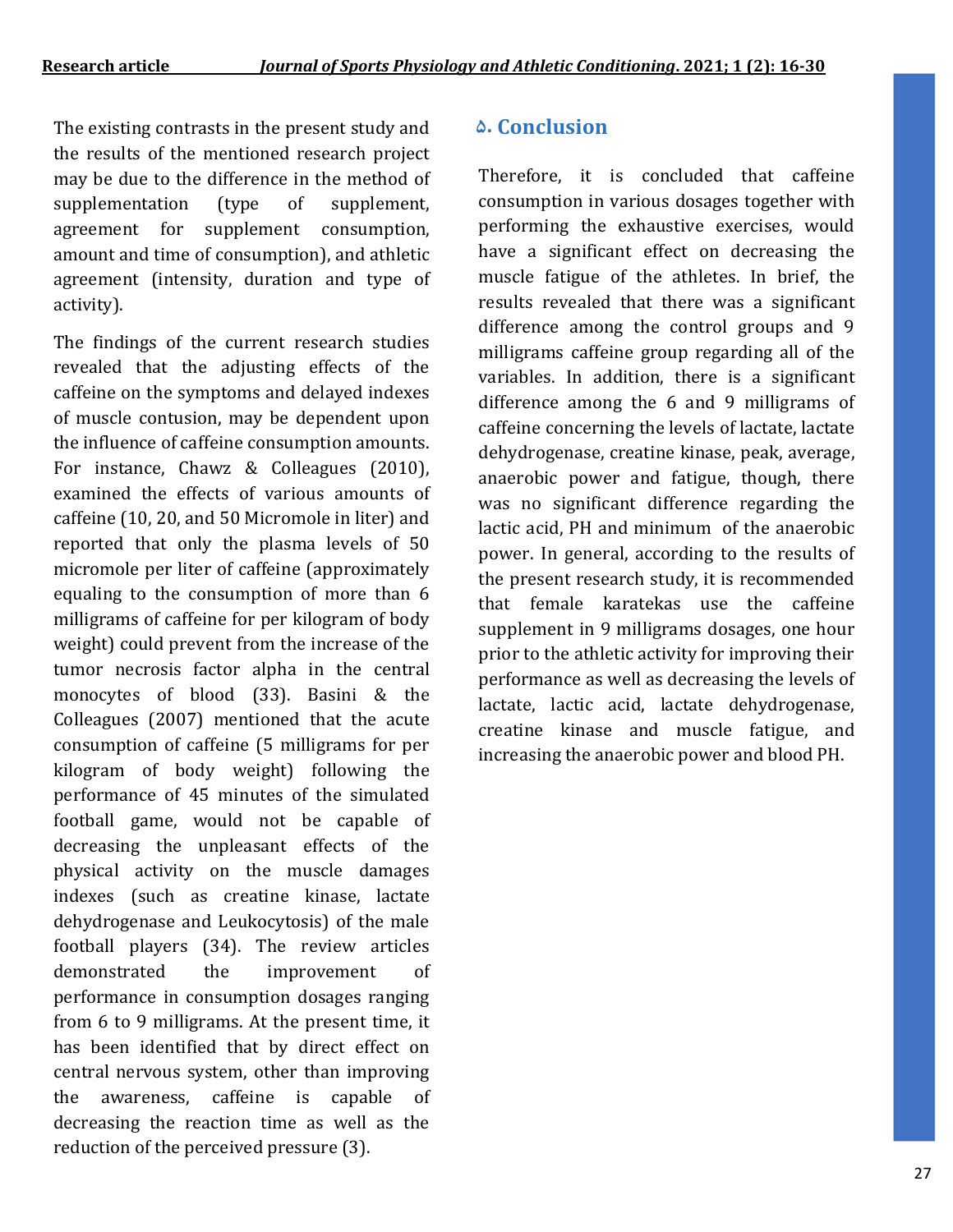### **Acknowledgements**

The present research is based on the findings of a Master's thesis published at the Islamic Azad University, East Tehran Branch. The authors would like to thanks all the participants who participated in this research. This study was supported by East Tehran Branch, Islamic Azad University, Tehran, Iran.

## **Funding**

This study did not have any funds.

## **Compliance with ethical standards**

**Conflict of interest:** The authors declare that they have no conflict of interest.

**Informed consent:** Informed consent was obtained from all participants.

**Ethical approval:** The Ethics Committee of Islamic Azad University East Tehran Branch approved the study.

## **Author contributions**

Conceptualization: R.B., S.GH.; Methodology: R.B., S.GH.; Software: R.B., S.GH., K.M.S.; Validation: R.B., K.M.S.; Formal analysis: R.B., K.M.S., S.GH.; Investigation: S.GH., R.B., K.M.S.; Resources: R.B.; Data curation: R.B., S.GH.; Writing - original draft: R.B., S.GH.; Writing - review & editing: R.B., K.M.S., S.GH.; Visualization: S.GH.; Supervision: R.B.; Project administration: R.B.; Funding acquisition: R.B., S.GH.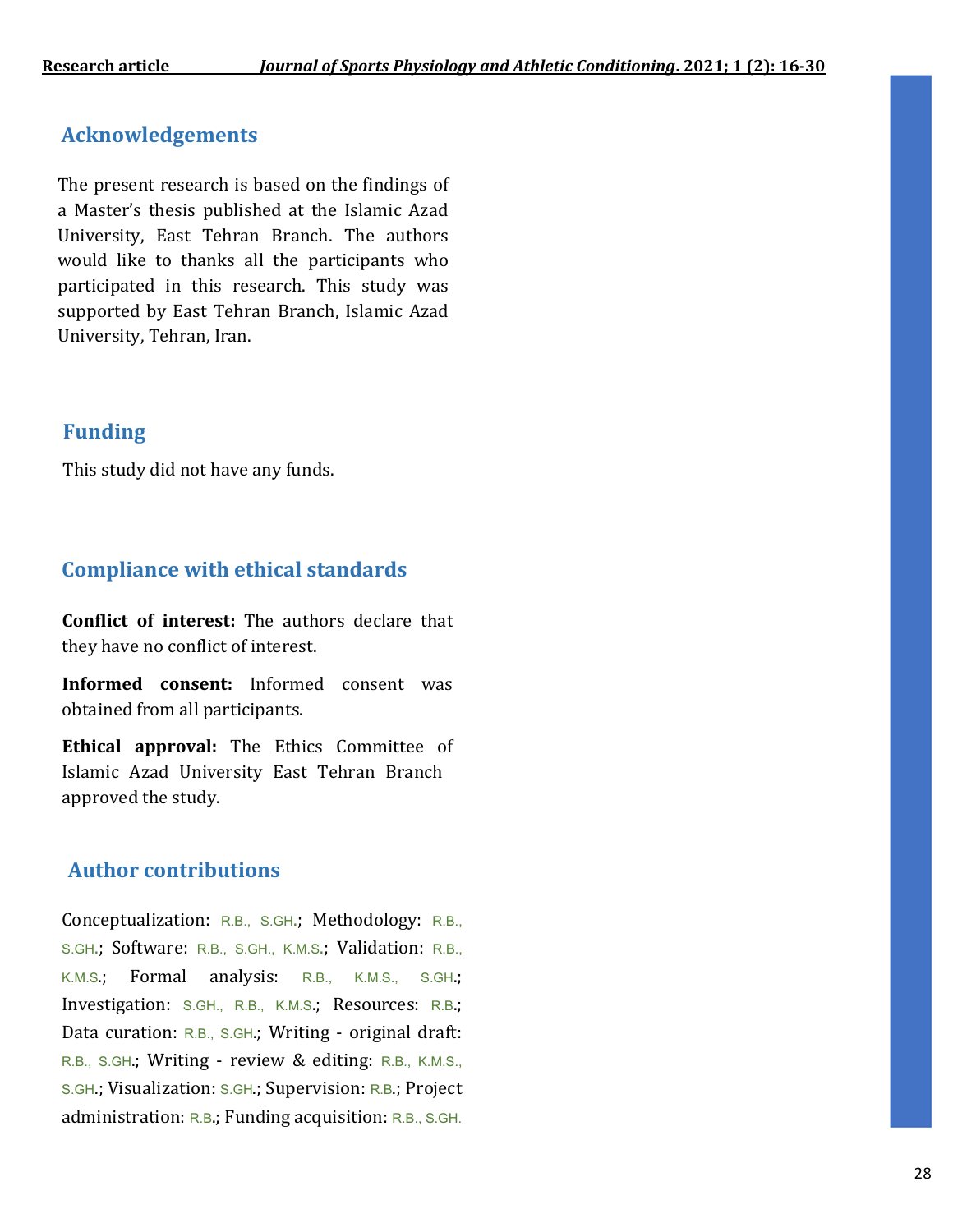# **References**

1. Jamshidi HA, Behpoor N, Yoosefi S. The Effect of β-Alanine Supplementation on Serum Lactate Response and Muscular Endurance in Male Bodybuilders. Iranian Journal of Nutrition Sciences & Food Technology. 2017;12(226-1. URL: http://nsft.sbmu.ac.ir/article-1- 2280-en.html.

2. Jafari, A., Zarghami Khameneh, A. (2014). Effect of single bout resistance exhaustive exercise following different doses of acute caffeine ingestion on indices induced muscular damage in male volleyball players. Metabolism and Exercise. 3(2), 141-153. [http://feyz.kaums.ac.ir/article-1-2304-en.html,](http://feyz.kaums.ac.ir/article-1-2304-en.html)

3. Martins GL, Guilherme JPLF, Ferreira LHB, de Souza-Junior TP, Lancha AH Jr. Caffeine and Exercise Performance: Possible Directions for Definitive Findings. Front Sports Act Living. 2020 Dec 11;2:574854. doi: 10.3389/fspor.2020.574854. PMID: 33345139; PMCID: PMC7739593.

4. Goldstein E, Jacobs PL, Whitehurst M, Penhollow T, Antonio J. Caffeine enhances upper body strength in resistance-trained women. J Int Soc Sports Nutr. 2010 May 14;7:18. doi: 10.1186/1550-2783-7-18. PMID: 20470411; PMCID: PMC2876999.

5. Guest NS, VanDusseldorp TA, Nelson MT, Grgic J, Schoenfeld BJ, Jenkins NDM, Arent SM, Antonio J, Stout JR, Trexler ET, Smith-Ryan AE, Goldstein ER, Kalman DS, Campbell BI. International society of sports nutrition position stand: caffeine and exercise performance. J Int Soc Sports Nutr. 2021 Jan 2;18(1):1. doi: 10.1186/s12970-020-00383-4. PMID: 33388079; PMCID: PMC7777221.

6. McLellan TM, Caldwell JA, Lieberman HR. A review of caffeine's effects on cognitive, physical and occupational performance. Neurosci Biobehav Rev. 2016 Dec;71:294-312. doi: 10.1016/j.neubiorev.2016.09.001. Epub 2016 Sep 6. PMID: 27612937.

7. Woolf K, Bidwell WK, Carlson AG. The effect of caffeine as an ergogenic aid in anaerobic exercise. Int J Sport Nutr Exerc Metab. 2008 Aug;18(4):412-29. doi: 10.1123/ijsnem.18.4.412. PMID: 18708685.

8. Grgic J, Trexler ET, Lazinica B, Pedisic Z. Effects of caffeine intake on muscle strength and power: a systematic review and meta-analysis. J Int Soc Sports Nutr. 2018 Mar 5;15:11. doi: 10.1186/s12970-018- 0216-0. PMID: 29527137; PMCID: PMC5839013.

9. Mesquita RNO, Cronin NJ, Kyröläinen H, Hintikka J, Avela J. Effects of caffeine on neuromuscular function in a non-fatigued state and during fatiguing exercise. Exp Physiol. 2020 Apr;105(4):690-706. doi: 10.1113/EP088265. Epub 2020 Mar 13. PMID: 32092208.

10. Baltazar-Martins JG, Brito de Souza D, Aguilar M, Grgic J, Del Coso J. Infographic. The road to the ergogenic effect of caffeine on exercise performance. Br J Sports Med. 2020 May;54(10):618-619. doi: 10.1136/bjsports-2019-101018. Epub 2019 Jul 5. PMID: 31278086.

11. Rahimi MR, Jafari A, Golpasandi H. The effect of caffeine ingestion on anaerobic performance and fatigue index in the morning and the evening times. Journal of Applied Health Studies in Sport Physiology. 2017;4(1):60-7.

12. Machado M, Zovico PVC, Silva D, Pereira LN, Barreto JG, Pereira R. Caffeine does not increase resistance exercise-induced microdamage. J Exerc Sci Fit. 2008;6(2):115-20.

13. Tartibian b, derafshi B, Hajizade B, Abbasi A. The Cardiovascular and Metabolic Responses and Their Relationship to Fatigue Time in Upper and Lower Body Incremental Exercises in Young Professional Karate Players. Journal of Sport Biosciences. 2009;1(3):57-75.

14. Gharahdaghi N, Kordi M, Gaein a. Fatigue Specific Functional and Metabolic Factors Changes in Response to a Period of High Intensity Aerobic Training in Soccer Players. Sport Physiology. 2014;5(20):81-96.

15. Forozesh G, Nikbakht M, Mohammadshahi M. Comparison of the Effect of Energy Drinks with a Simple Carbohydrate Solution on Anaerobic Power, Fatigue Index and Blood Lactate Level. The Journal of Shahid Sadoughi University of Medical Sciences. 2012;19(6):754-65.

16. Haghighi AH, Heshmatikia A, Hossini kakhak AR. The effect of moderate to low caffeine consumption on maximal strength, endurance and muscular strength in male bodybuilders. Sport Biosciences. 2011(10):43-59.